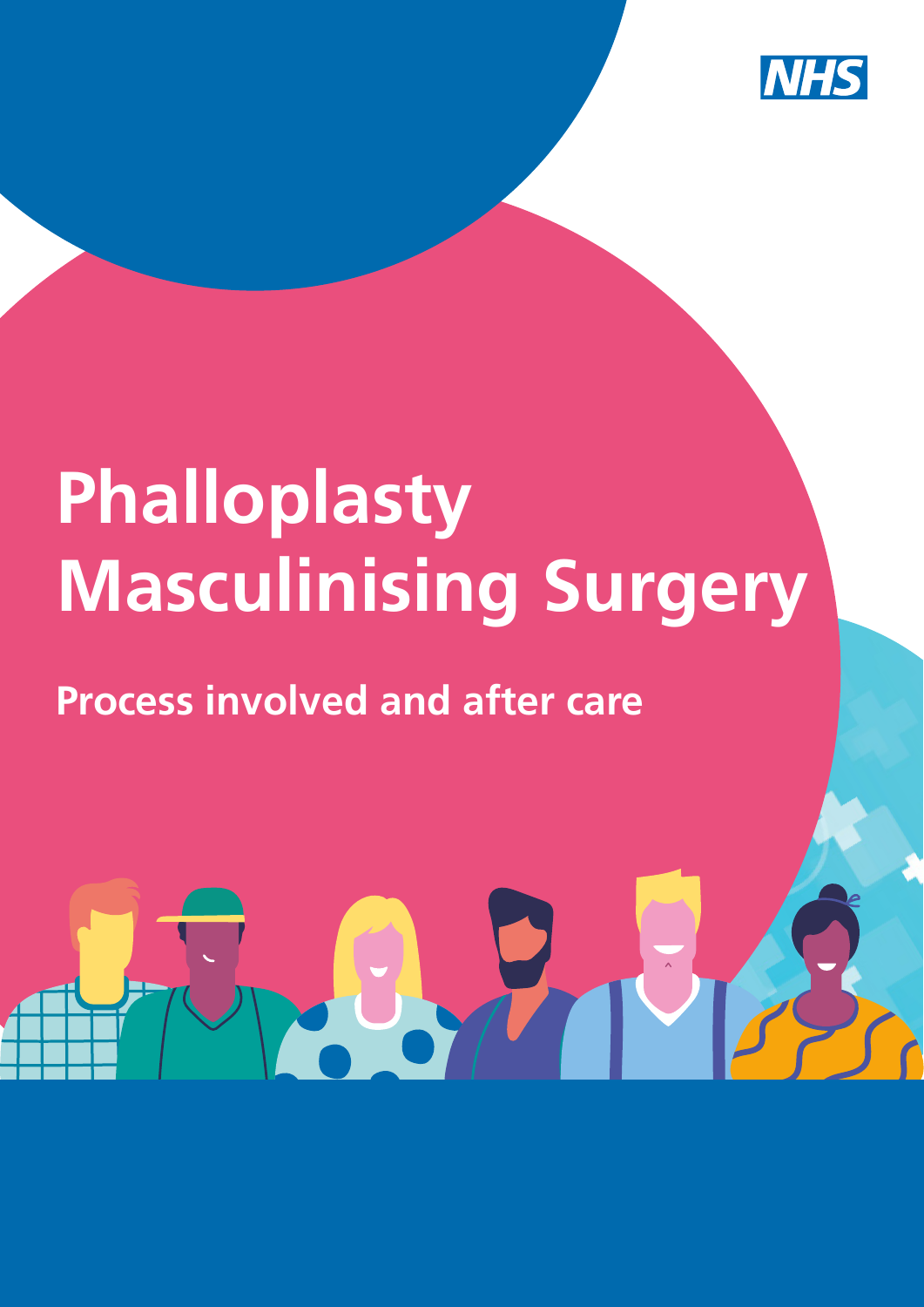### Masculinising Genital Surgery

Masculinising genital surgery aims to reduce gender dysphoria by aligning your anatomy with your gender identity and identity expression goals.

Some transmasculine individuals decide that they want to have surgery to permanently alter their anatomy, however not all choose to have surgery.

It is important to be aware that masculinising genital surgery is irreversible and requires considerable commitment from you throughout the process. You should aim to be as well informed as possible about this journey and consider all the options available before you make this decision.

Phalloplasty surgery may involve several surgeries. As a result, it is important to allow plenty of time between stages to allow any reconstructed tissue to mature. This will also give you the opportunity to rest in between surgeries which is an essential part of the healing process. It is imperative to acknowledge that this journey may take at least 18 months to complete.

The surgical technique used will depend on the size and shape of your body, your personal preference, and your goals.

# Referral for surgery

Masculinising genital surgery is provided as a core component of the NHS gender identity care pathway for transmasculine individuals.

You will require two recommendations for surgery to be undertaken by two responsible clinicians from a specialist Gender Identity Clinic (GIC) that is commissioned by NHS England.

#### The two recommendations for genital surgery must confirm that you have had the relevant assessments and meet the criteria for surgery, including:

- A documented persistent diagnosis of gender dysphoria
- The ability to make a fully informed decision and to consent for treatment
- Be at the legal age of majority; the referral can be made at the age of 17 but for a surgery to take place in the UK you must be 18 or above
- If you have significant medical or mental health concerns, they must be well controlled
- 12 continuous months of living in a gender role that is in-keeping with your gender identity
- 12 continuous months of hormone therapy as appropriate to your gender goals (unless you have a medical contraindication or are otherwise unable or have concerns in relation to taking the hormones)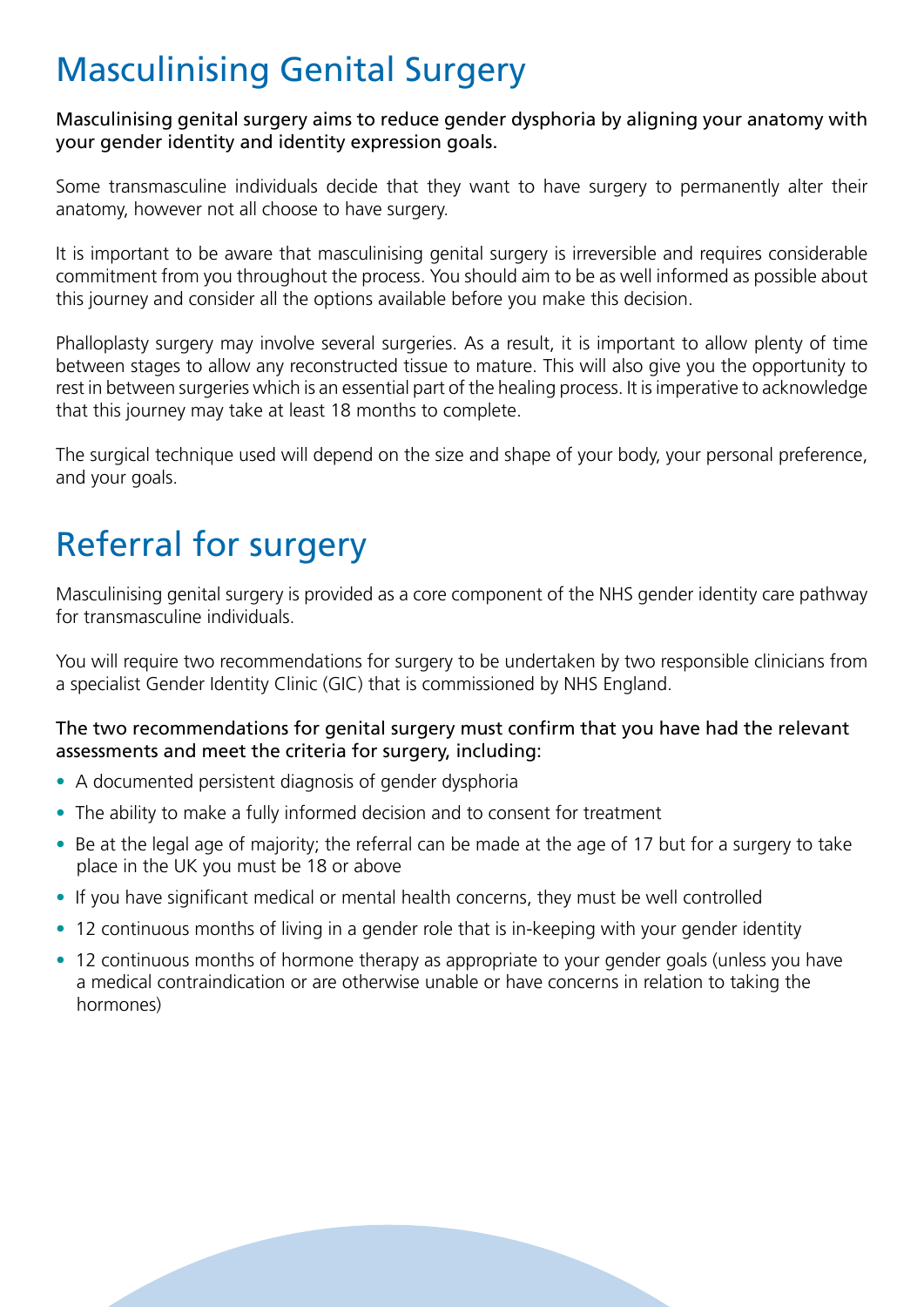The NHS funded masculinising genital surgery is available for people aged 18 and above. The following surgeries may be offered as component parts of this surgical pathway:

- **Phalloplasty (various types):** This is the surgical creation of an artificial penis (phallus), scrotal sac and testes. It involves using a flap of tissue, including arteries, veins, and nerves.
- **Metoidioplasty (with/without urethroplasty, with/without scrotoplasty):** This is the surgical creation of a mini phallus by using the enlarged clitoris. (Please refer to the Metoidioplasty leaflet).
- **Hysterectomy:** A total hysterectomy involves removing the uterus and cervix, whereas a sub-total hysterectomy involves removing the uterus but leaves the cervix in place. This means that you would remain on the cervical screening programme.
- **Bilateral salpingo-oophorectomy (BSO):** This involves removing the fallopian tubes and the ovaries.
- **Vaginectomy:** Removal of all or part of the vagina (colpectomy) and/or closure of vaginal opening (colpocleisis).
- **Urethroplasty:** Creation of a urethra that travels through the neophallus (urinary passage through the penis). The urethral tissue can be made from skin, vaginal or oral mucosa.
- **Glansplasty:** Creation of the glans penis (circumcised appearance) by sculpting head of neophallus.
- **Scrotoplasty:** Creation of a scrotum using the labia majora. The surgeon then inserts testicular prostheses later.
- **Erectile prosthesis (various types):** Insertion of a penile prosthesis.
- **Testicular prosthesis (various types):** Insertion of testicular prosthesis.

It is, however, important to acknowledge that whilst hysterectomy and bilateral salpingo-oophorectomy (BSO) may be performed along with one or other stages of this surgery, they are not available on the NHS as stand-alone procedures through this surgical pathway. You can discuss this further with your GP, who may refer you for these procedures separately if required.

# Pre-Surgery discussions

Based on the recommendations of doctors at the GIC, you will be referred to a surgeon outside of the clinic who is an expert in this type of surgery.

Your lead clinician at your GIC will discuss pre-surgical considerations such as fertility and hair removal.

#### **Fertility**

Before you have your surgery, you should think carefully about whether you may wish to have children in the future.

This is because your reproductive system will change during medical and surgical treatments, such as with hormonal therapy and surgery which can cause permanent infertility.

You should discuss whether you wish to preserve your fertility with your lead clinician at your GIC before you are referred to a surgeon.

The clinical team at your GIC can talk to you about available options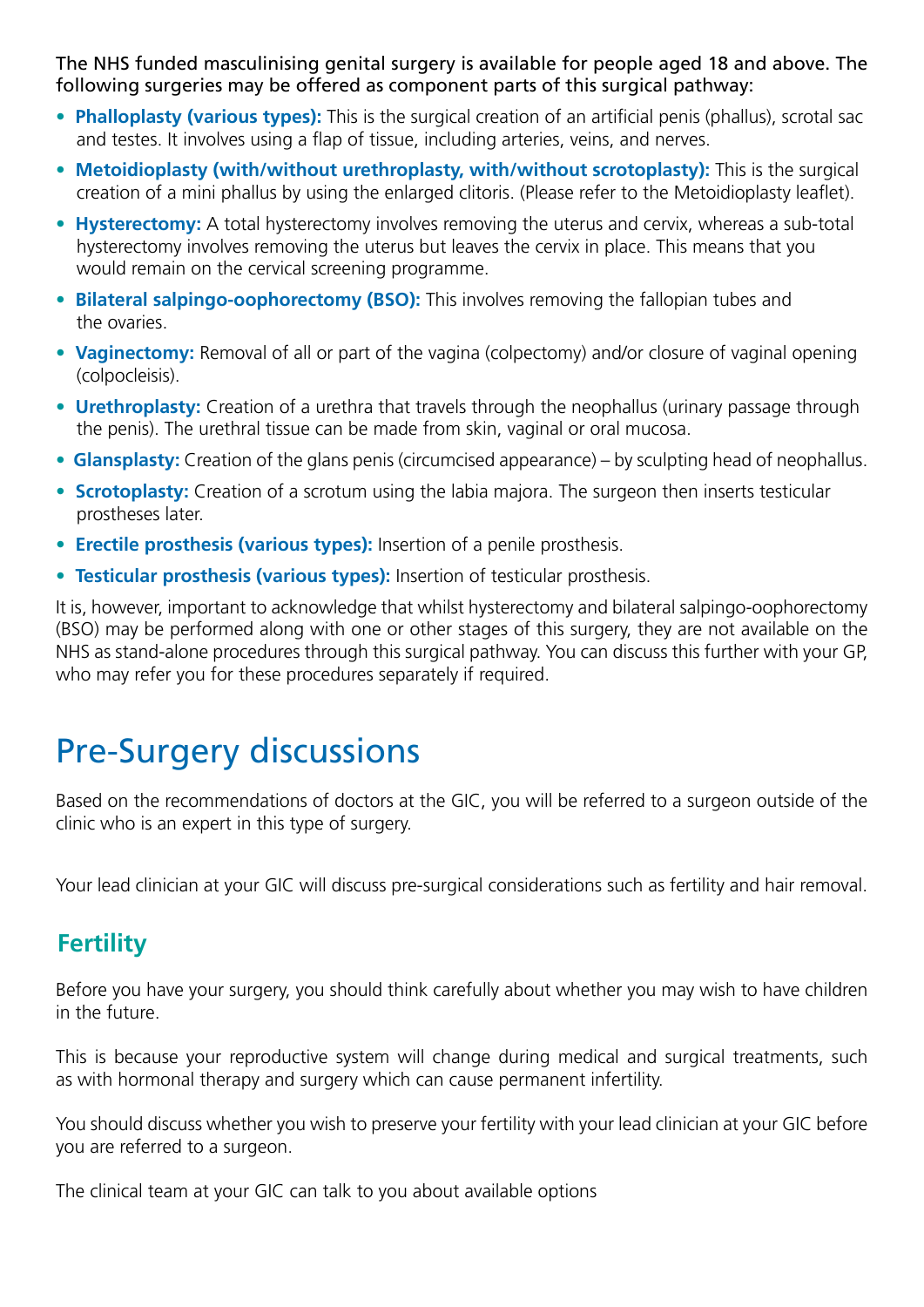#### **Hair removal**

Some people having genital surgery will require hair removal from a donor site. This will depend on the type of surgery planned and will be assessed on an individual basis.

Your surgical team will assess your skin and discuss what is required with you.

#### Both laser and electrolysis are methods of hair reduction for surgical sites:

- Electrolysis involves insertion of a small needle into the hair follicles which are treated with an electrical current to prevent the hair from growing back.
- Laser hair removal: Laser hair removal involves using a laser light energy which is absorbed by the hair follicle, which is then destroyed. This technique is dependent on the colour of your hair and skin.

You will be referred by your surgical team to an approved hair removal clinic.

You will require several treatments to effectively treat the site in preparation for surgery, which may take up to a year or more.

Your surgical team will see you to assess the site, following treatment, to assess whether you can be given a date for surgery. It is possible that further treatments may be required.

#### **Healthy lifestyle**

Your clinical team will additionally discuss pre-surgical requirements such as weight loss, smoking cessation (stopping smoking) and your general health. Important to note that you may not be referred for surgery until target weight / BMI is reached. This is to ensure you are fit for surgery to proceed.

We advise that you tell your surgeon of any specific physical work you regularly undertake so that they can give you the best advice possible about recovery times.

If you have a healthy lifestyle you are likely to recover better from surgery and are more likely to have fewer complications. You should aim to be as healthy as you can be by doing the following:

- Stop smoking: Smoking reduces blood supply and can reduce your ability to heal, it can also lead to chest infections.
- Cannabis use: Should also be avoided due to its estrogenic effect.
- Weight loss: Most surgeons will require your BMI to be less than 30, but this may vary according to which surgeon is performing the surgery. If you are overweight this can make the surgery more complicated and may lead to a higher risk of complications like delayed wound healing. You can speak to your GP about a weight loss programme that is safe for you.
- Medications: Follow the advice given to you about what medications you should take or stop. Most surgeons will ask you to stop your oestradiol for six weeks before surgery and three weeks after surgery, however you will continue taking your testosterone blocker.
- Alcohol: Be honest with your doctor about how much you drink, as alcohol can affect your liver and have an impact on bleeding and wound healing. It is also an important factor for Anaesthetists to consider when deciding on which General Anaesthesia (GA) medications to use.
- Over the counter medication (OTC): Tell your surgeon if you are taking any additional over the counter tablets, vitamins or supplements as these may influence your ability to heal and may affect bleeding.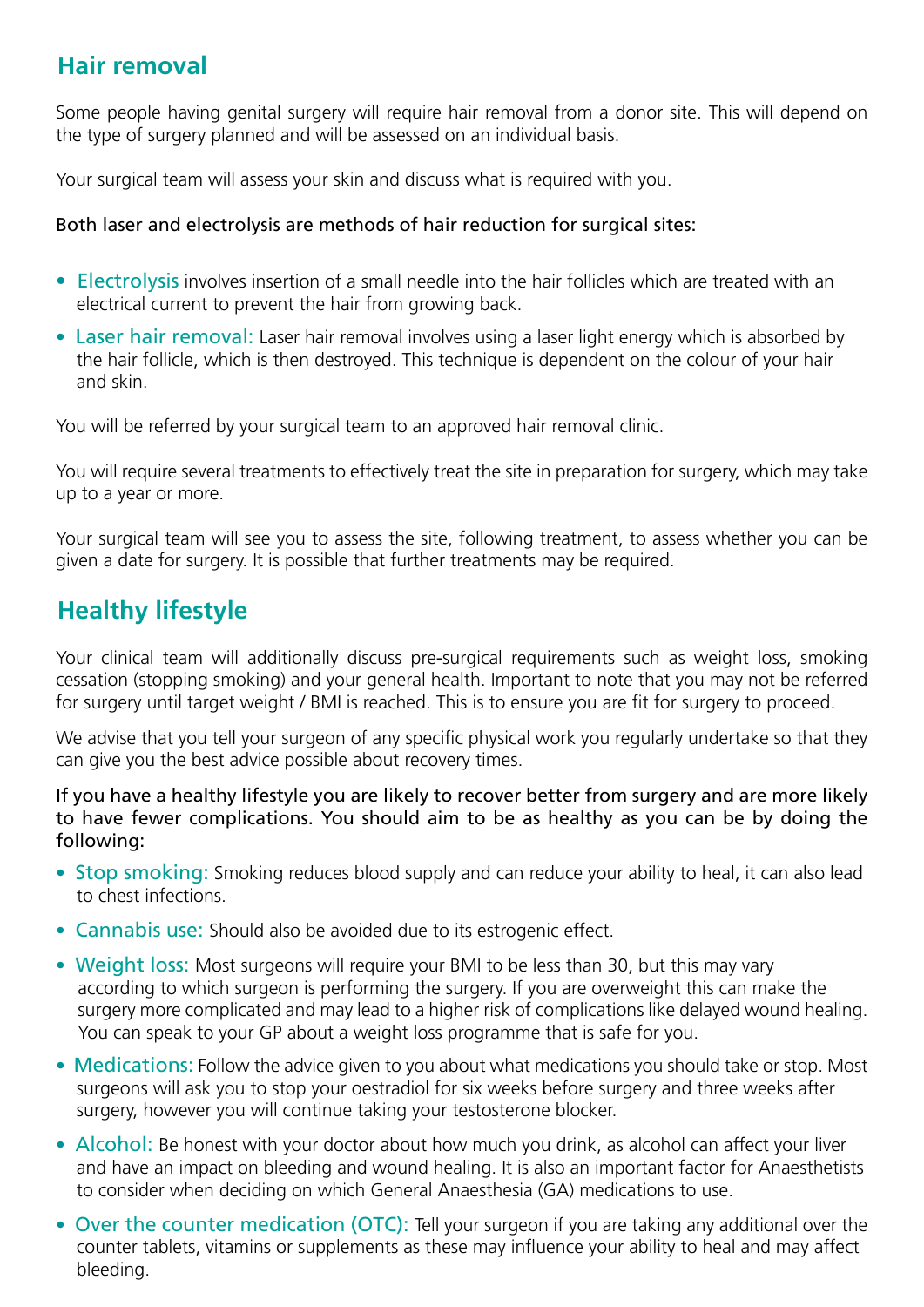### Pre-Surgery Assessment

**Once you have decided where you would like your surgery to take place, you will meet with the surgical and nursing team.** 

**You will be given information about what to take with you for both your assessment appointments and hospital admission.**

**The surgeon will carry out a physical examination of your genital area and will also discuss:**

- **Various types of surgical options available**
- **Advantages and disadvantages of each surgery**
- **Potential risks or complications related to the surgery**
- **Follow up care you may require after your surgery**

**As part of your assessment, you may be required to undergo some or all the following investigations:** 

- **Chest X-ray (CXR)**
- **Blood tests**
- **ECG (a tracing of your heart rhythm)**
- **Urine sample**
- **Routine observations such as: blood pressure (BP), heart rate (pulse) and your temperature recording**
- **COVID-19 screening may be required**
- **MRSA screening (nose and groin) may be required: This will involve taking some swabs from your nose and skin to see if you need to have any treatment before you have your operation. MRSA is a type of bacteria that is resistant to many antibiotics and lives on your skin. It is normally harmless, but it can affect your ability to heal if you have an operation**
- **Pregnancy test may be required prior to surgery if you still have a uterus (womb)**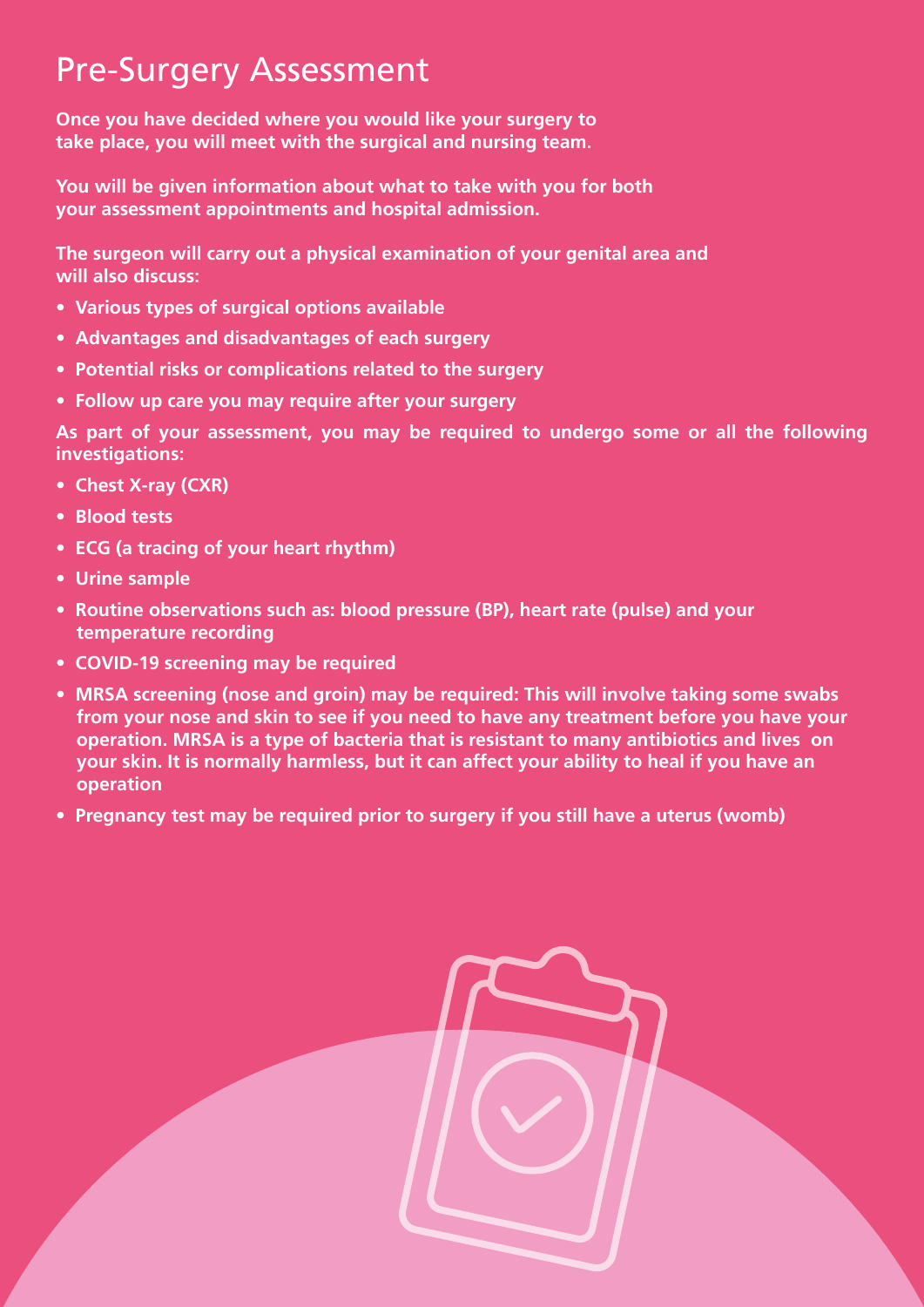# Preparing for surgery

#### Once you have the date for your surgery, you may want to start thinking about the following :

- If you are employed, you should speak to your employer to arrange the time you will need to be off work.
- You will need time to recover, and this will vary depending on the type of operation you have; you may want to arrange to have someone with you for a period after you are discharged from hospital.
- Stock up your fridge, freezer, and cupboards.
- Organise for someone to be available to help (e.g., with shopping and cooking) for at least the first two weeks you are home after your operation.
- It is advisable to discuss in advance with your GP or pharmacist regarding pain relief medication options, in preparation for when you return home after your surgery.
- If you have pets, ask someone to take care of them while you are in hospital and once you are at home.
- Make sure you have enough toiletries and clean underwear at home.
- You will also need to arrange for someone to collect you from the hospital after your surgery or arrange transport home.
- Make sure you have some loose-fitting clothing to take to hospital with you as tight clothing will be uncomfortable in the first few weeks after your surgery.

After your surgery, you will be advised about activities that you should avoid such as certain types of exercises, driving and intimacy. It is generally advised that you avoid these activities for about 6-8 weeks after the first stage phalloplasty.

It is important to follow the specific advice your surgeon has given you to avoid complications and maximise recovery and healing.

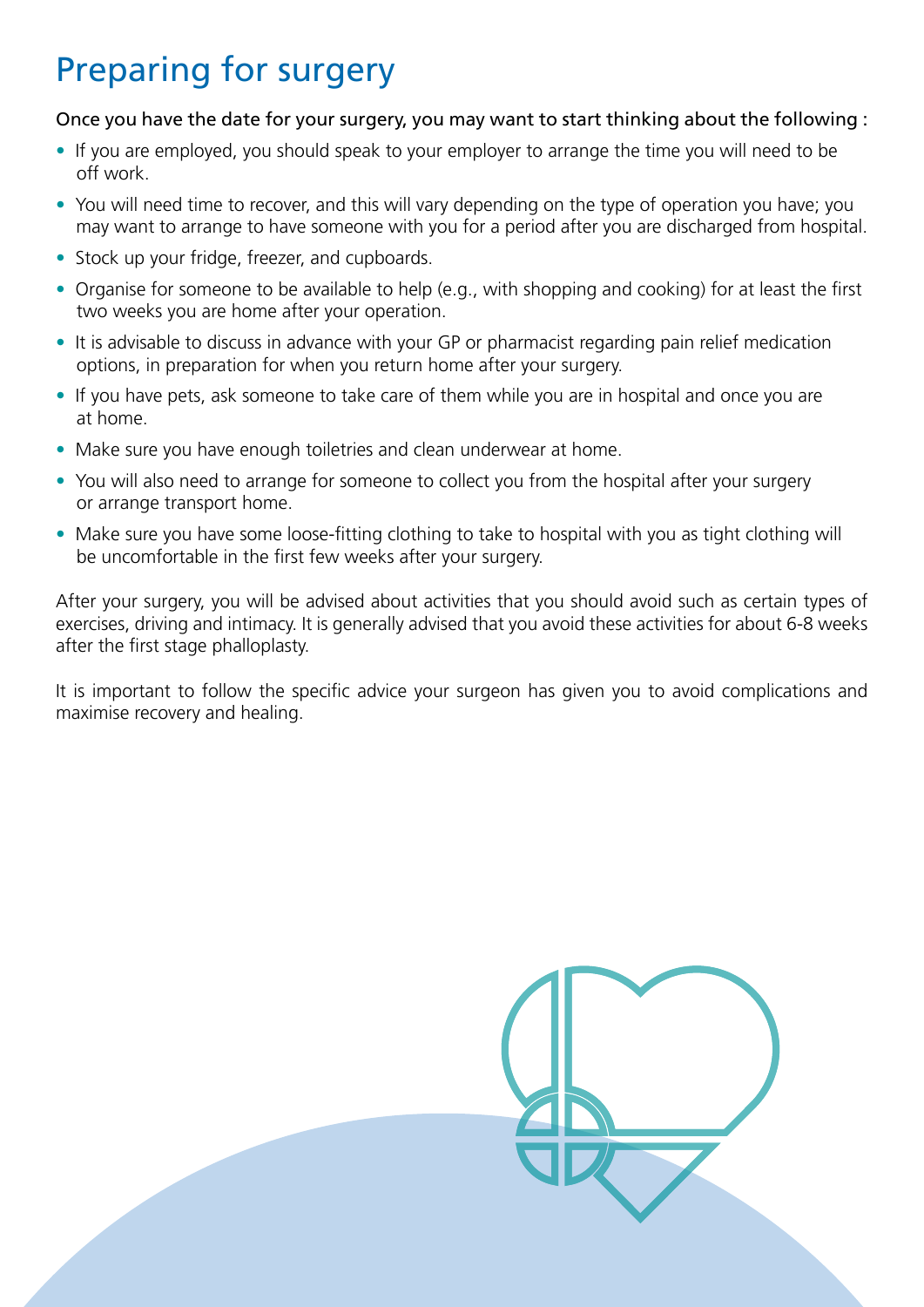# Phalloplasty Surgery

Phalloplasty is the surgical creation of an artificial penis (phallus) to achieve the resemblance to a normal adult size penis.

The surgery will be done whilst you are asleep under general anaesthetic and this surgery is irreversible. Phalloplasty normally involves several surgeries which can be thought of as falling into three stages, each requiring one or more operations, depending on the exact requirements of the patient. It is important to allow plenty of time between surgeries for any reconstructed tissue to mature. This will allow you to rest in between, which is important for the healing process.

# Intended results and benefits of Phalloplasty

- To reduce gender dysphoria by aligning your anatomy with your gender identity
- Ability to achieve sexual sensation, however this will depend on the technique used. There is no guarantee of sensation. UK surgeons report 10% of patients have no sensation after two years with radial artery phalloplasty.
- Ability to achieve an erection
- To allow penetrative sex (depending on the type of procedure)
- To allow standing urination (depending on the type of procedure)

### Phalloplasty surgery is usually divided into three surgical stages:

- Stage 1: Formation of the phallus and/or neo-urethra in phallus
- Stage 2: Glans sculpting, scrotoplasty and connect neo-urethra to bladder
- Stage 3: Erectile and testicular prosthesis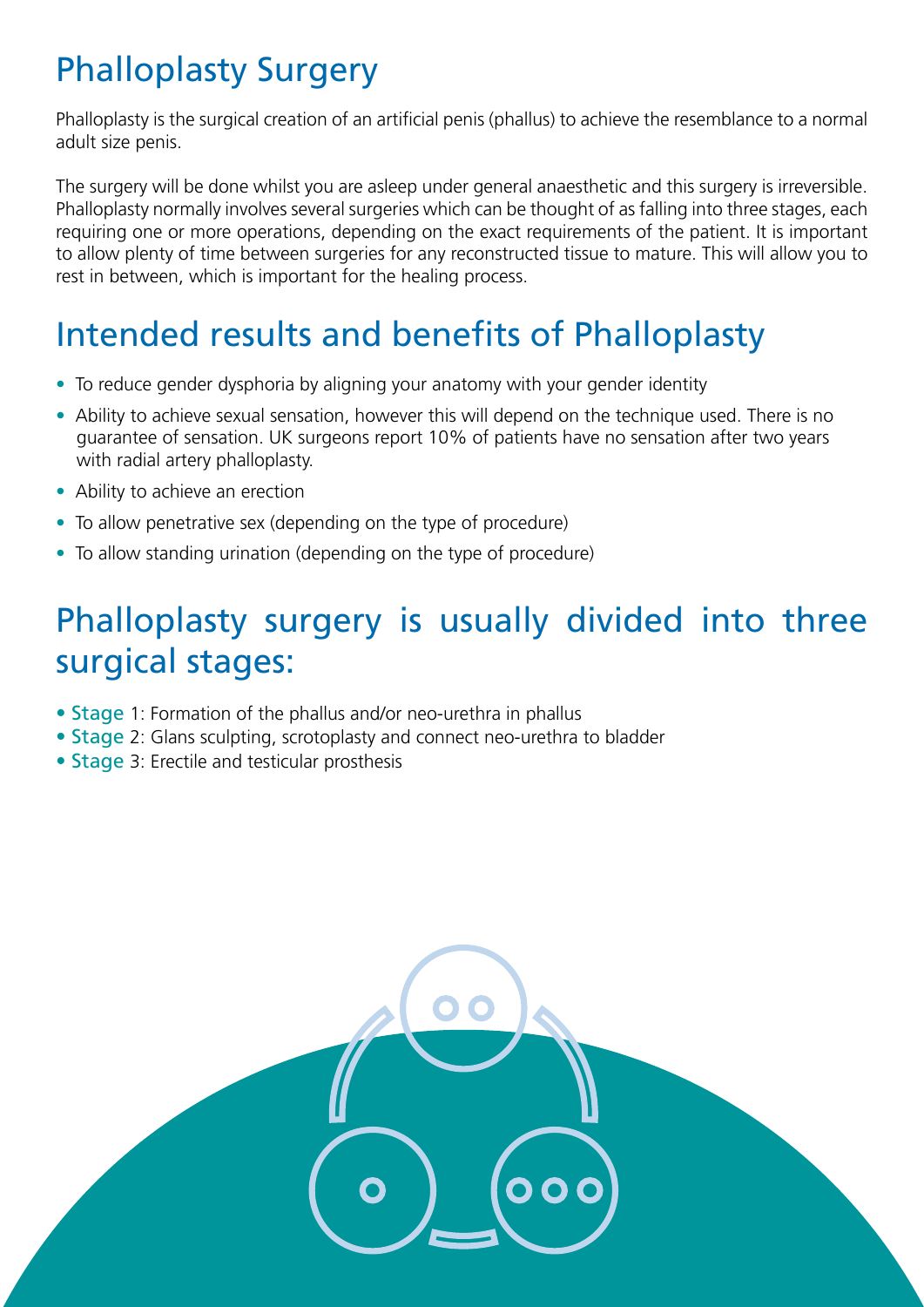### Stage 1: Phalloplasty Surgery Formation of the Phallus (penis) and/or Neo-urethra through the Phallus (new urinary passage through the penis)

### **Depending on multiple factors and after discussion with your surgeon, the following types of phalloplasty may be offered to you.**

# Types of Phalloplasty:

### **1. Radial Artery Phalloplasty (RAP):**

- This is the procedure of choice if urinating whilst standing, aesthetics and sensation are the prime requirements.
- RAP uses a free flap from the forearm, the harvested forearm flap will form a skin-lined tube that is rolled up which will eventually form the neo-urethra (the tube you urinate from)
- This skin lined tube will be encased by a larger flap with the skin on the outside.
- This tube within a tube will be moved to the pubic area, whereby connections are made between the veins, artery, and nerves.
- The radial artery from the forearm will provide the blood supply to the phallus.
- The neo urethral opening (the opening of the tube you urinate from) is placed to the side of the clitoris ready to be connected to the original urethral opening in a later surgery.

### **2. Pubic Phalloplasty**

- Uses a local flap from the lower belly and crotch area. This may not be possible if you have had surgeries on your abdomen such as a caesarean section or hysterectomy, however your surgeon will discuss this with you.
- This is the surgery of choice if no urethra is required but phallus size and penetrative sex is important with minimal visible donor site scarring.
- The harvested rectangular skin from the lower abdomen will still have its original blood supply and nerve connection to the clitoris and pubic area.
- The rectangular skin flap is folded in a tubular fashion to form the phallus.
- The abdominal skin is moved down to cover the area that was used to create the skin flap.
- Further surgeries maybe required to close the abdominal skin graft area and ensure the phallus is placed in the correct location.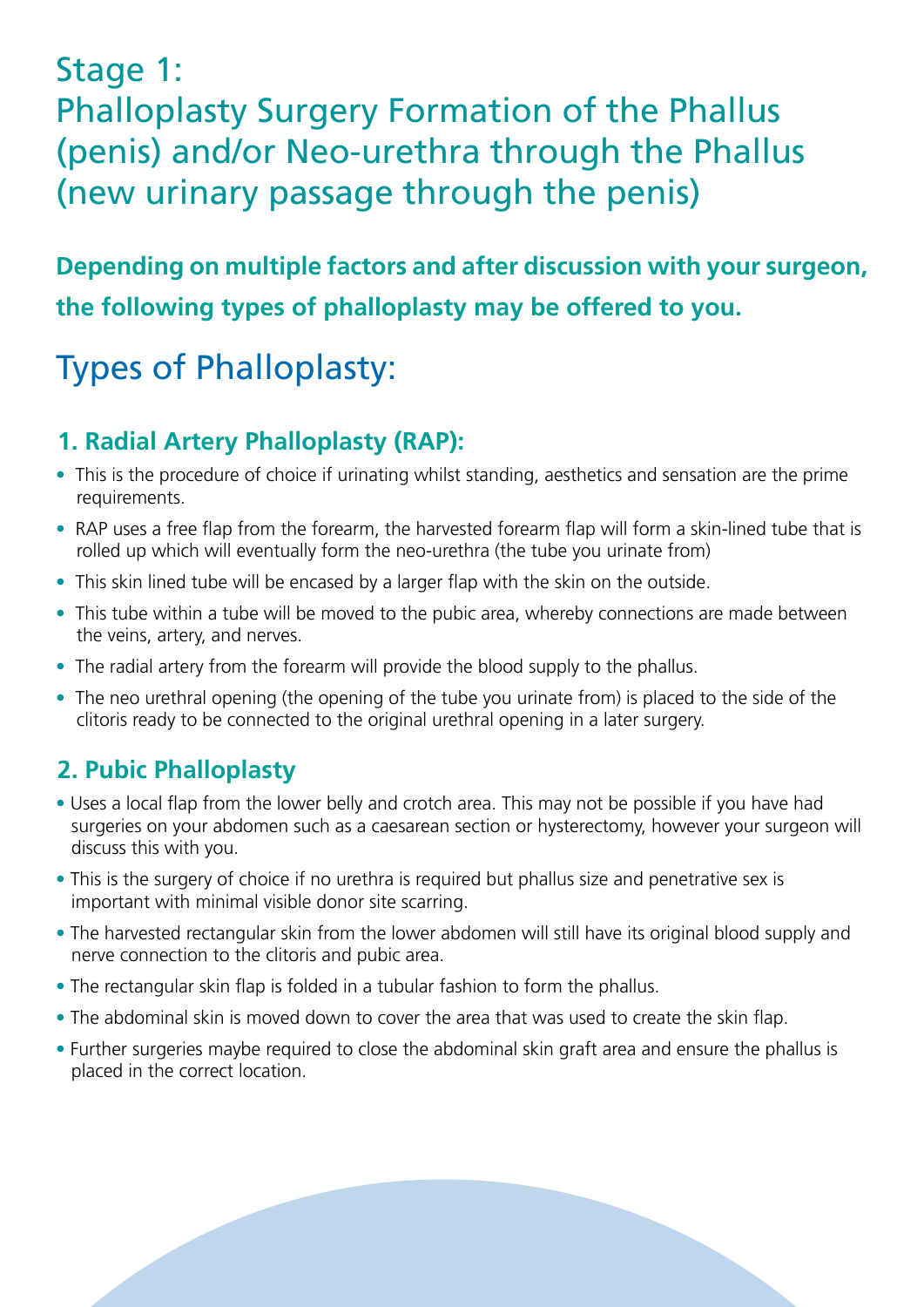### **3. Antero-Lateral Thigh (ALT) Phalloplasty:**

- Using either a free or pedicled flap (skin flap that remains connected to its original the blood vessels) from the outer thigh.
- The skin and fat on the front and side of the thigh are used to create the phallus.
- Very few patients are suitable for this surgery as the skin itself is much thicker/coarser than that of the forearm.
- ALT can be performed with/without a urethra formation.

### **ALT Phalloplasty with Urethra (urinary passage through the neophallus):**

- The flap design and procedure are the same as for the forearm technique: a tube within a tube.
- Usually, the feeding artery and veins are very long and arise from near the hip joint and it is therefore possible to tunnel the whole flap under the quadriceps muscle to the groin without disconnecting and reconnecting the blood vessels (pedicled flap).

### **ALT Phalloplasty without Urethra:**

- A smaller width flap is taken, and the hairiness does not matter as that can be dealt with later.
- This option is sometimes chosen if a patient wants to potentially have sensation in the phallus but has little abdominal fat, and for some reason cannot use the forearm and is happy to urinate sitting down.

The donor area receives skin grafts to replace the removed skin, normally from the buttocks or legs. However, there will be significant scarring to the donor area. and it should not be exposed to strong sunlight as it will burn easily.

During your surgery, you may have a tube inserted into your bladder called a catheter. This will drain the urine from your bladder into a small bag. This will be in place for a few days to allow your body to heal.

You will have dressings and wound covering in place to prevent the risk of bleeding and infection, these will be checked regularly while you are in hospital and you will be advised on what care is required after your discharge. A support dressing for the phallus will be needed for 3 weeks.

If you have a Radial Artery Phalloplasty, it is important not to move the elbow from which the flap was taken for the first week, and the wrist for 2 weeks post-surgery. Keep the arm elevated in the sling provided as much as possible to reduce swelling.

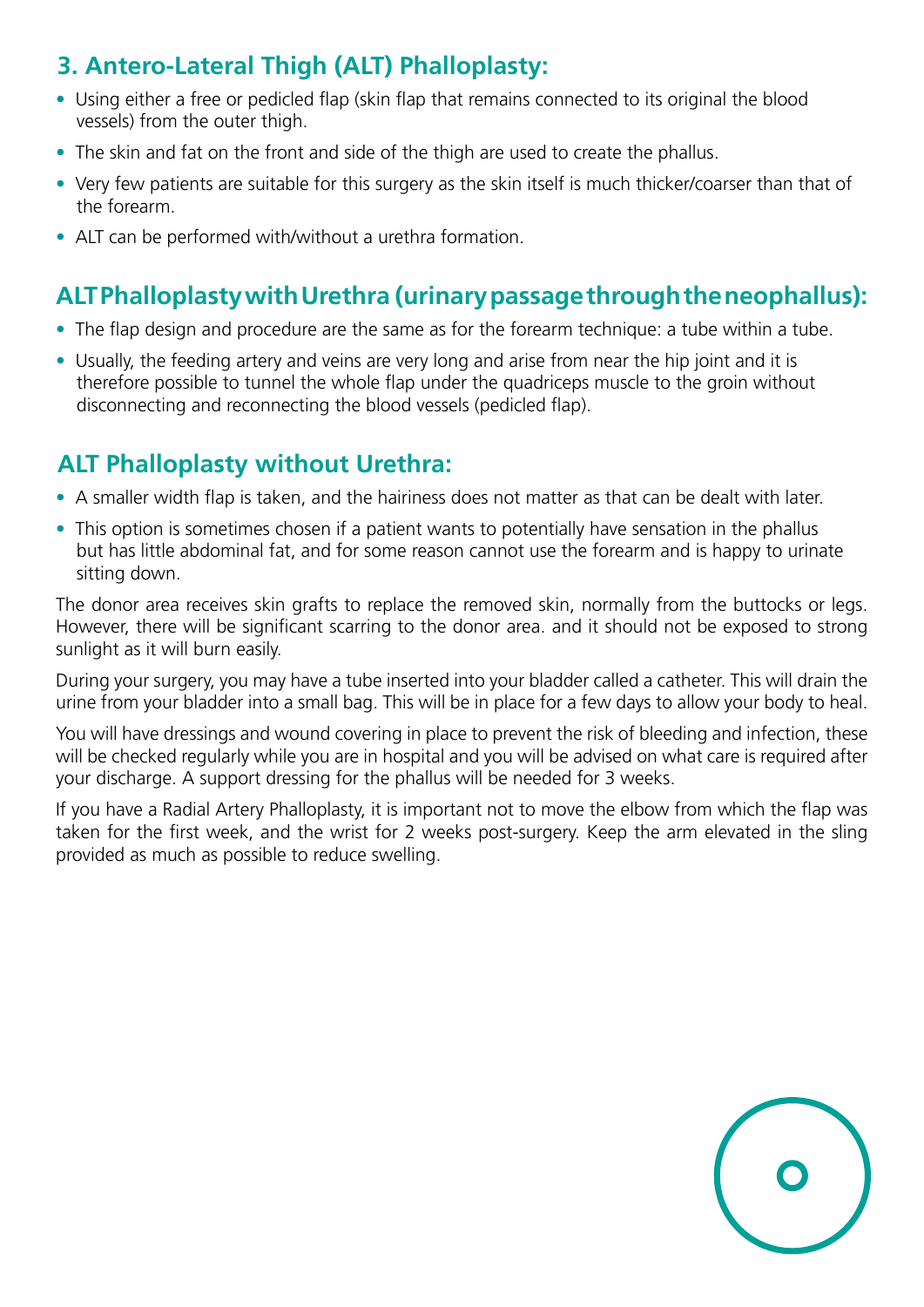### Stage 2: Glans sculpting, Scrotoplasty and connect Neo-urethra to bladder

If a patient wants a neo-urethra (urinary passage through the phallus) then this must be completed before the penile prosthesis is implanted.

Urethroplasty techniques can be broadly split in two main groups: as part of a tube-within-a-tube skin flap or as an independent other-than-skin graft.

#### **Types of Neo-urethra formation (urinary passage through the penis): Join-Up Urethroplasty**

- Where a neo-urethra has been formed within the neo-phallus
- A join-up urethroplasty is needed before urine can flow through the new opening.
- This involves taking a strip of vaginal skin and the other non-hairy inner labial skin and using them to connect the native urethra (existing urine tube) to the previous opening next to the clitoris.

#### **Radial Artery Urethroplasty**

- Is a variant of the Radial Artery Phalloplasty, in which a much smaller flap is used to just form the urethral section rather than the full phallus.
- This technique allows the surgeons to bring the neourethra to the tip of the phallus.
- It does however result in scarring on the arm, but this is a much smaller scar than for a full Radial Artery Phalloplasty.
- A potential side effect of the surgery is that because there is a nerve supply to the neourethra, in 50% of cases, there may be some sensation to the tip of the phallus after this surgery.

### **Scrotoplasty:**

- If there is insufficient labia majora skin to insert a testicular prosthesis or if the patient's thighs are large, then a formal scrotoplasty will be needed to bring the neo-scrotum in front of the thigh
- The best aesthetic appearance is obtained by forming the scrotum at the time of vaginectomy and join-up urethroplasty with burying of the clitoris
- If the clitoris is not buried or a vaginectomy not performed, then the scrotum will appear split in two
- A single scrotal sac is made by asking you to stretch the new scrotum as much as possible before the stage 3 operation

#### **Burying of the clitoris:**

• The clitoris is buried near the base of the phallus, if desired, to improve the aesthetic outcome.

### **Glans Sculpting:**

• Before the penile prosthesis is implanted, glans sculpting is performed in addition to any final shaping that is necessary, excising skin tags and tidying up of scars.

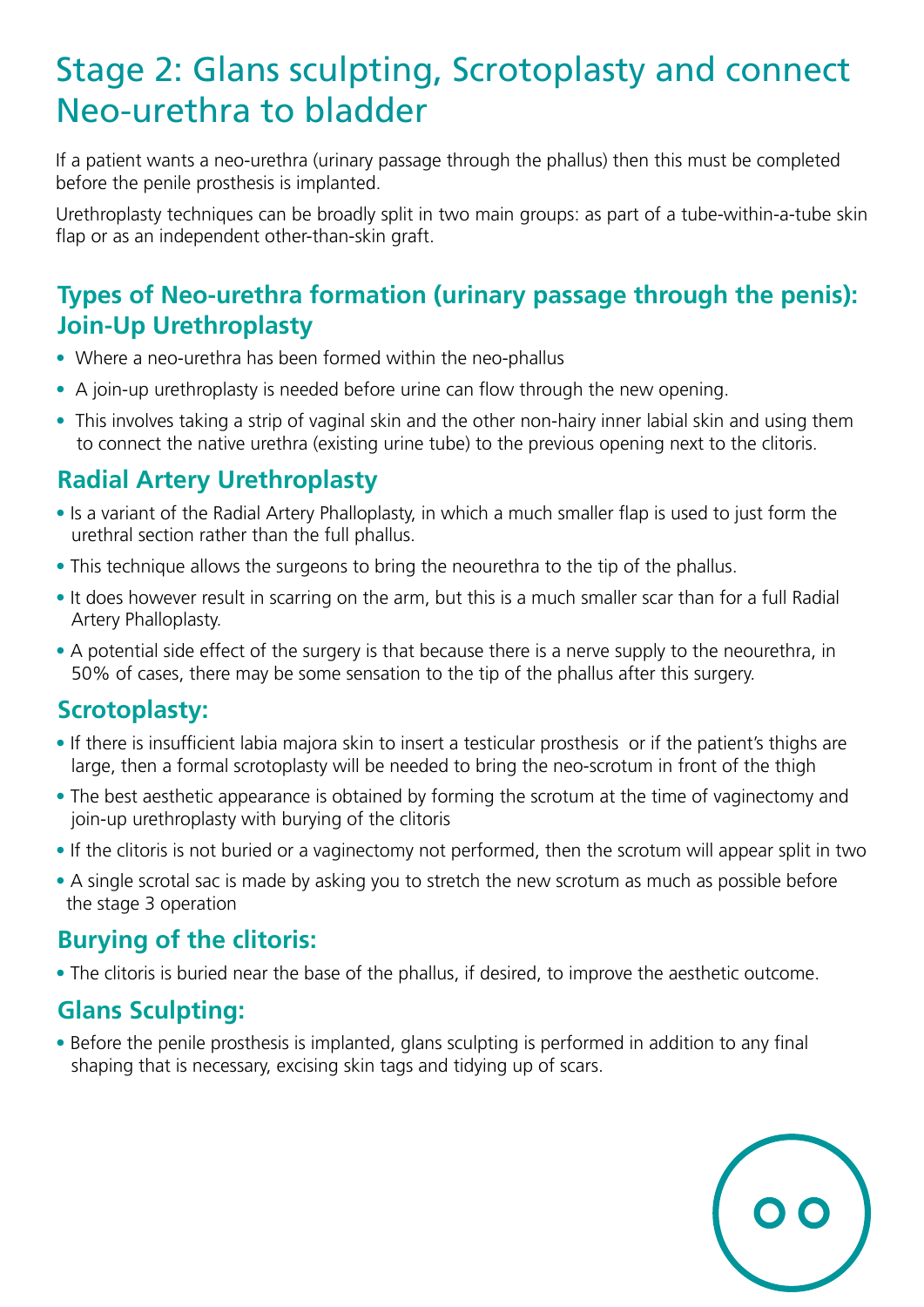# Stage 3: Erectile and Testicular prosthesis

After the phalloplasty and once the urinary tract has been completed patients move on to implantation of prostheses if required.

#### **Testicular Prosthesis:**

- Patients with erectile devices normally have a single large/medium testis prosthesis on one side and an erectile pump on the other as there is no space for two testes and a pump.
- The size of testicular prosthesis used will depend on the looseness of the hairy outer labial skin and the amount of space between the thighs.
- The surgeon will discuss the options of sizes with you directly.
- Solid silicone gel prostheses are normally used, which tend to be rupture-proof and should last a lifetime.
- The shape is oval in keeping with a real testicle.

#### **Erectile Prosthesis Options:**

- Inflatable prostheses: This is an implant inside the penis. This is inflated by a pump, usually hidden inside one half of the scrotum, which you squeeze to inflate the penis implant. This is the usual approach to provide the ability to get erections. It is important to note that if an inflatable erectile implant is used, it will likely need replacement later in life, so you will need to be prepared for further surgeries in the future. A reservoir is usually inserted near your groin to hold the fluid that runs the device.
- Malleable rods: These are implanted into the penis. These are not usually used in the UK as the implant exerts constant pressure on the skin, causing damage over time.
- External aids: These are devices worn around the penis. They can either provide support to hold it straight and stiff, constrict around the base of the penis to hold blood in to stiffen the penis, or provide additional length and girth by providing a sleeve around the penis.

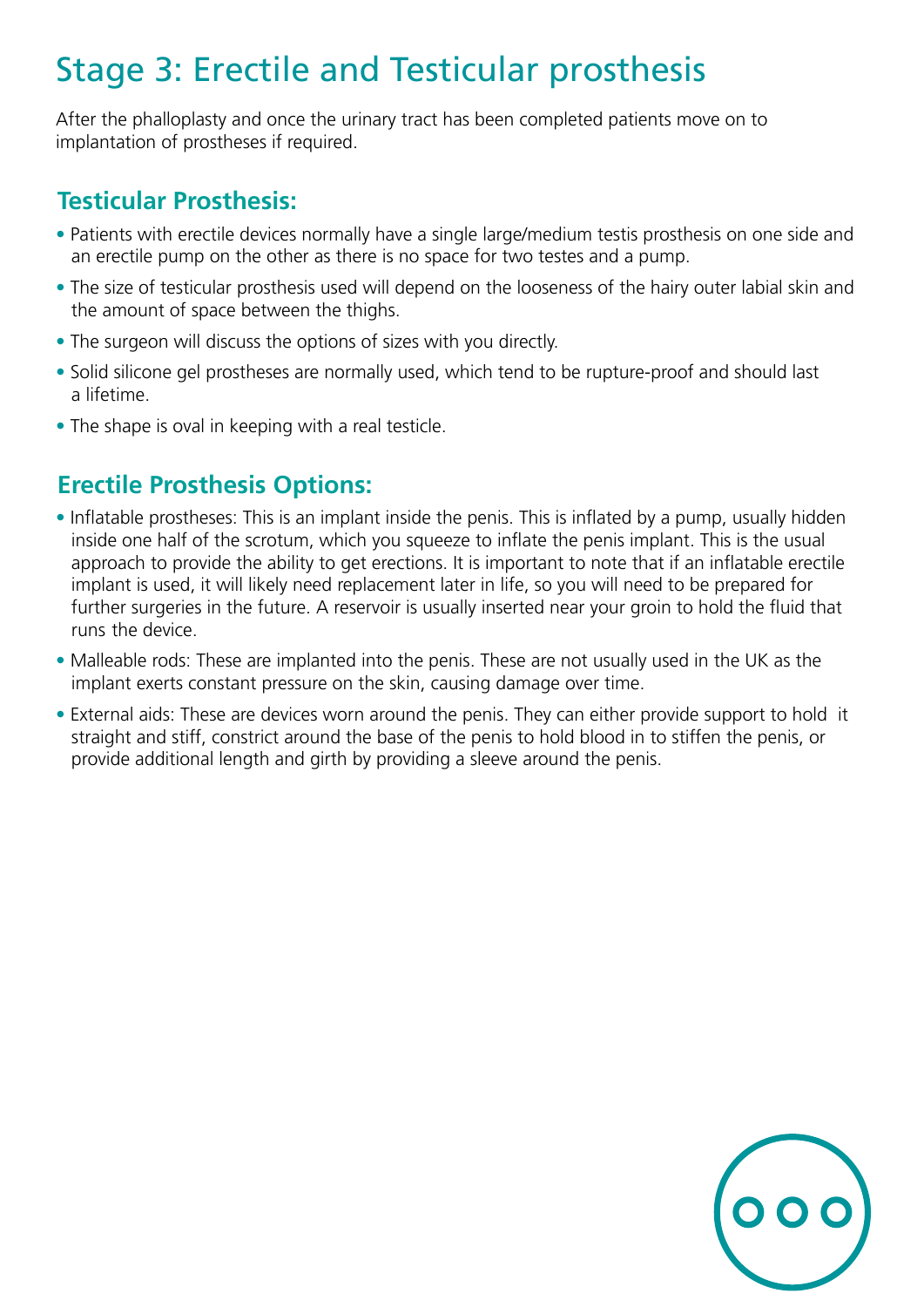### Follow up care

**Following your surgery, you will be regularly reviewed by your surgical team.**

**You can expect to be in hospital between 1 and 7 days after your surgery depending on your surgeon's advice and the type of surgery.** 

**Your usual stay in hospital after surgery would be approximately:** 

- **5 and 7 days after Stage 1**
- **2 nights after Stage 2**
- **1 night after Stage 3**

**These Regular reviews will give your surgeon the opportunity to assess how well your wounds are healing and check for any post-surgical complications.**

**Regardless of where you elect to have your surgery, your surgical team will provide you with or advice on the following:**

- **A discharge plan**
- **What you should or should not do following surgery**
- **Wound care**
- **Pain management**
- **Expected recovery times**
- **Clear instructions on what to do should you have any concerns**

**You may be referred to your local district nursing team or your GP if you require wound care or treatment in the first few days after your discharge.**

**You will remain under your surgical team post last surgery, after which you will be discharged back to the care of your GP for continuing care.**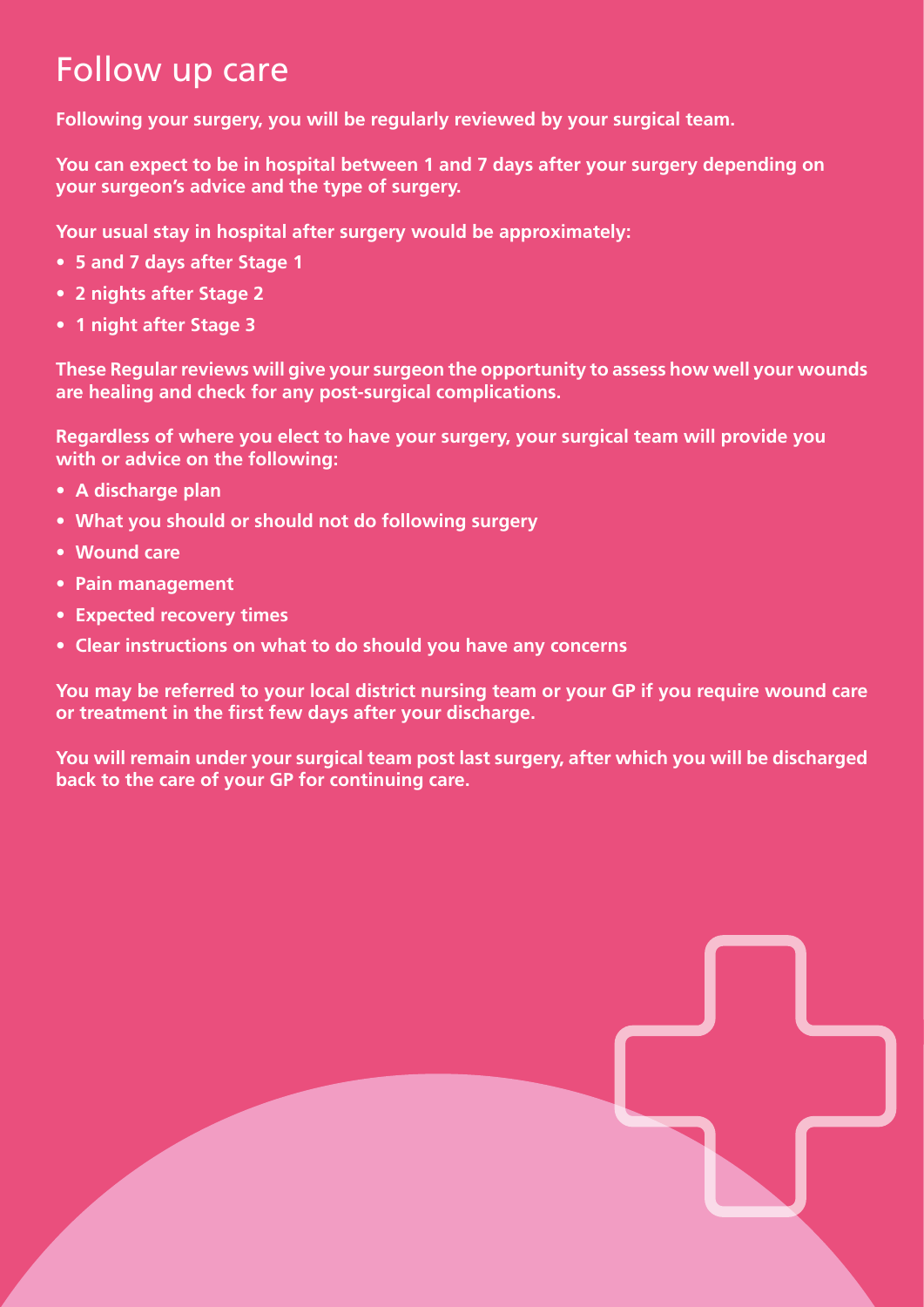### Risks from Surgery

As with all surgery that involves general anaesthetic there is risk of complications including deep vein thrombosis (DVT), infection, nerve damage, acute or chronic pain and the need for surgical revision. Covid-19 infection around the time of surgery can also lead to a higher risk of complications or death.

#### **Common General Surgical Complications:**

- Pain
- Infection
- Blood clots
- Bleeding
- Wound dehiscence (breakdown)
- Urinary tract infections (UTIs)
- Urinary retention (unable to pass urine)
- Poor scarring

#### **Common Phalloplasty Surgery Related Complications:**

- Post-operative bleeding requiring return to the operating theatre
- Loss of sensation
- Forearm donor site complications: failure of the skin graft, large permanent scar, chronic pain, loss of feeling, hand weakness, numbness, stiffness and swelling
- Loss of sexual function
- Dissatisfaction with visual appearance of the penis, size of the penis, function of the penis, scrotum
- Inability to orgasm
- Urinary incontinence (unable to control the need to urinate)
- Urinary Post-urination dribbling, spraying of the stream
- Skin changes from urine moisture to the end of neophallus are common
- Necrosis to skin of the penis (tissue dying resulting in blackening of the skin)
- Loss of neophallus (penis): This can occur in 3% of cases, though this risk can be reduced by avoiding smoking and not being overweight
- Wound breakdown (common at base of phallus)
- Fistula: An unwanted connection between urethra, vaginal space and/or the skin
- Urethral strictures: Narrowing of the urethra or complete blockage, making it difficult to urinate, may require catheterisation until corrected
- Testicular implant complications: infection, extrusion, poor/uncomfortable positioning
- Erectile device complications: infection, skin-erosion, technical failure, poor positioning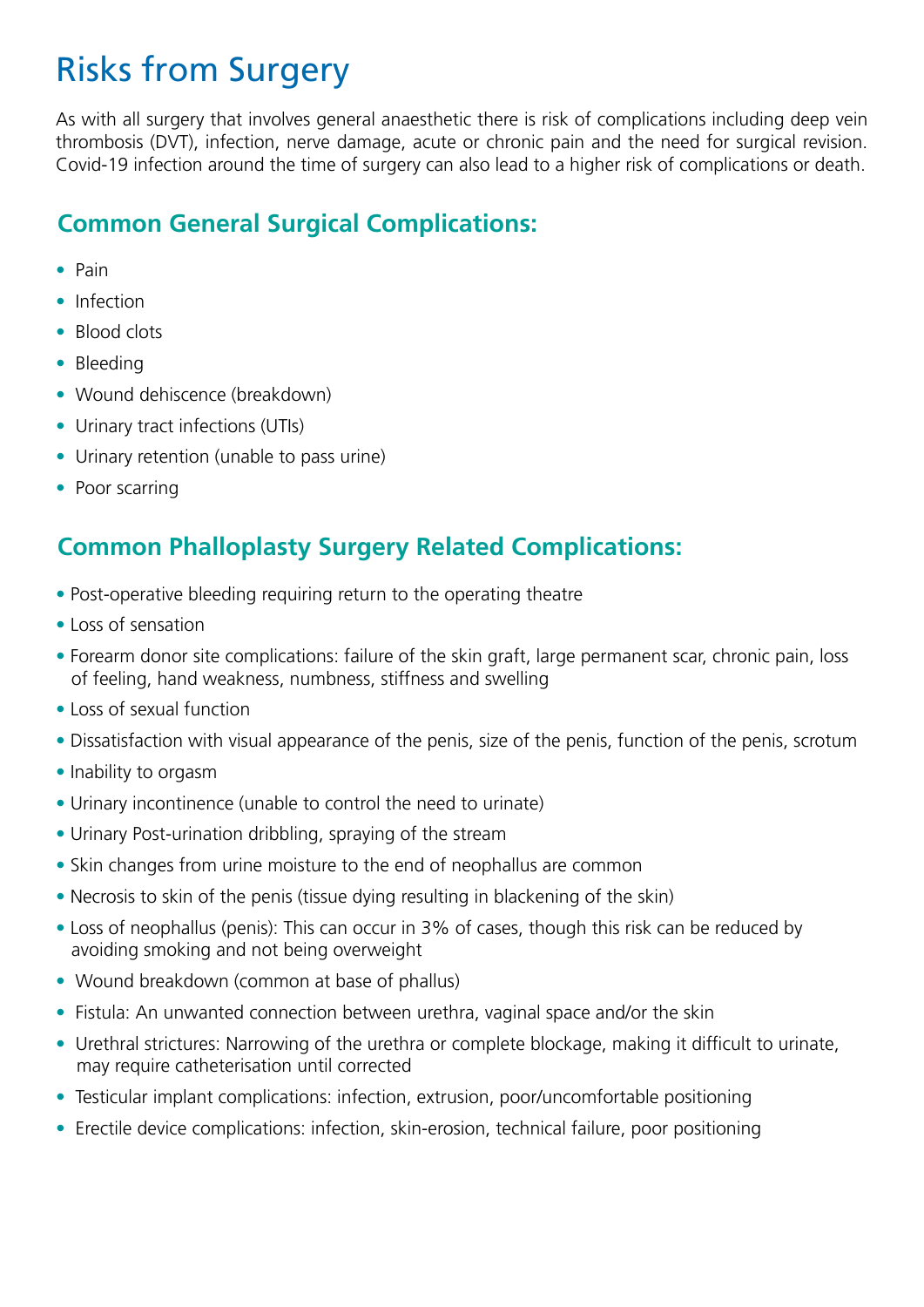### Sexual Practice

If you have had a phalloplasty you may be able to have penetrative vaginal sexual intercourse.

It is worthwhile taking the time to explore your new anatomy and to locate areas which are erogenous and pleasurable, before becoming intimate with a partner.

You should follow your surgeon's advice to ensure you are fully recovered from your surgery before you are sexually intimate with someone.

Usually, patients prefer to wait 8-12 weeks post-surgery prior to engaging in penetrative intercourse to allow time for the healing process. However, there is no "right" time to commence sexual intercourse. If you feel comfortable to be intimate with someone, it's almost certainly safe to start. If in doubt, ask your surgeon or specialist nurse.

We would encourage you to practice safe sex, especially with, a new partner. Bear in mind that condoms are broken down by oil-based lubricants. Silicone or dimethicone based lubricants are to be preferred.

### Health Screening after Surgery

The NHS offers health screening if you have registered with your GP as your identified gender, the NHS will not know your previously assigned gender and you may miss screening that would benefit you and identify health risks associated with your assigned gender at birth.

You should discuss the benefits of health screening with your GP and which health screening would be best to request.

The NHS has produced a leaflet on screening for trans and non-binary people which can be found here:

**https://www.gov.uk/government/publications/nhs-population-screening-information -for-transgender-people/nhs-population-screening-information-for-trans-people**

**https://www.jostrust.org.uk/information/cervical-screening/trans-non-binary**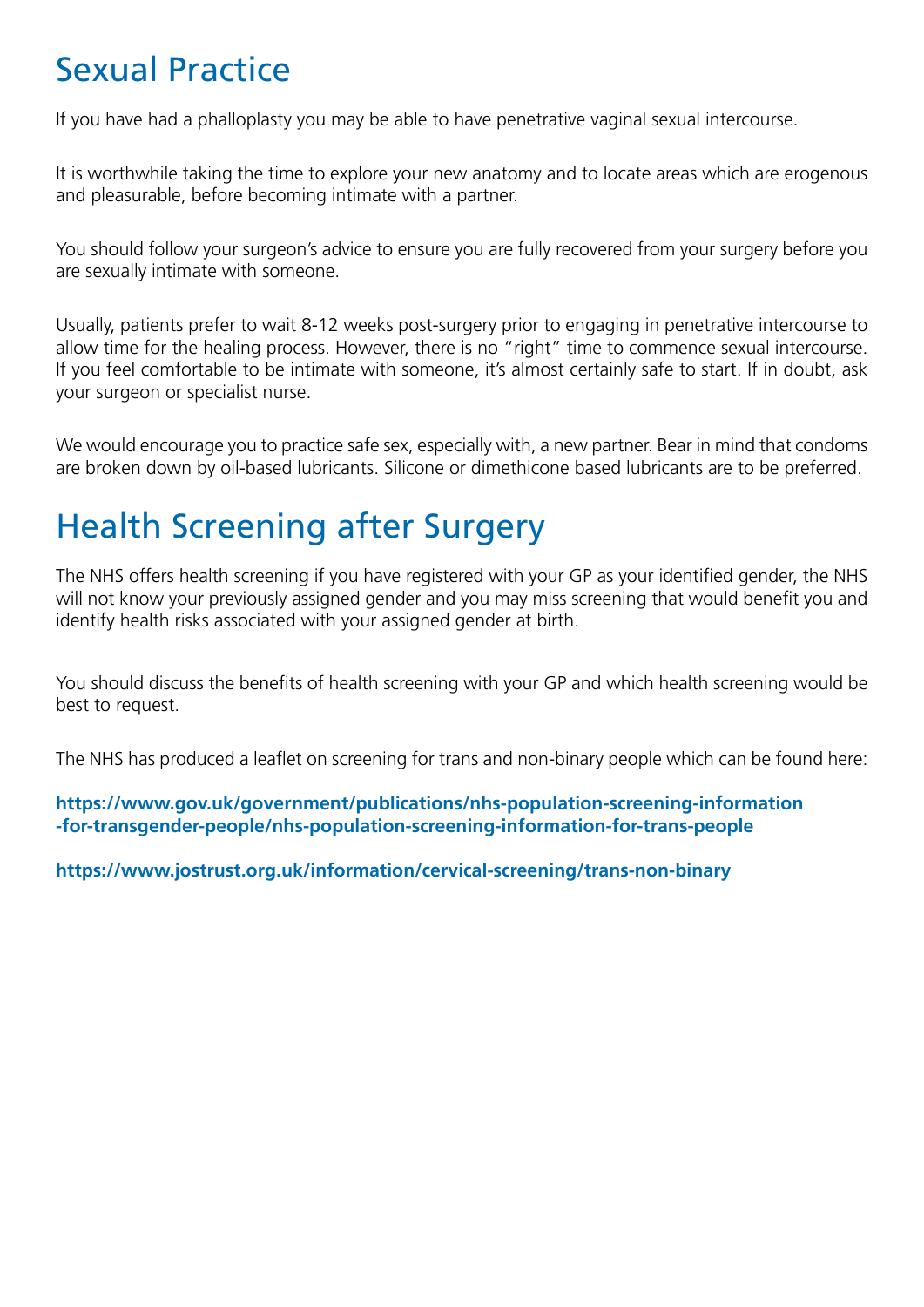### Who can I contact if I have a question?

#### **If you have any queries or require advice you can contact your:**

- Surgical team
- GP
- GIC

The NHS Gender Dysphoria National Referral Support Service (GDNRSS) have a support line available for questions and queries regarding specialist gender surgery in England, Wales, Scotland and Northern Ireland.

#### **We can answer questions relating to:**

- General enquiries
- Clinical or non-clinical information
- Your referral
- The status of your chosen hospital
- Information relating to travel and any other practicalities



### Contacting you

- Your GIC will ask you if you prefer to be contacted by the GDNRSS team via email or letter and this will be recorded on your file.
- We will email or write to you to let you know your referral has been received and how this has been processed using your preferred contact method.
- We will not be aware of any changes in your personal circumstances, therefore any correspondence from us will be sent to the address or email provided by you to your GIC.
- Please ensure that your contact details are up to date with us and your GIC and contact us if you have a different way you would prefer us to make contact.
- We value your views to help improve services and we may on occasion contact you to gather information about your experience and outcomes after surgery, this is known as patient reported outcome measures (PROMS).

#### **Please let us know if you do not want us to contact you to complete patient surveys.**